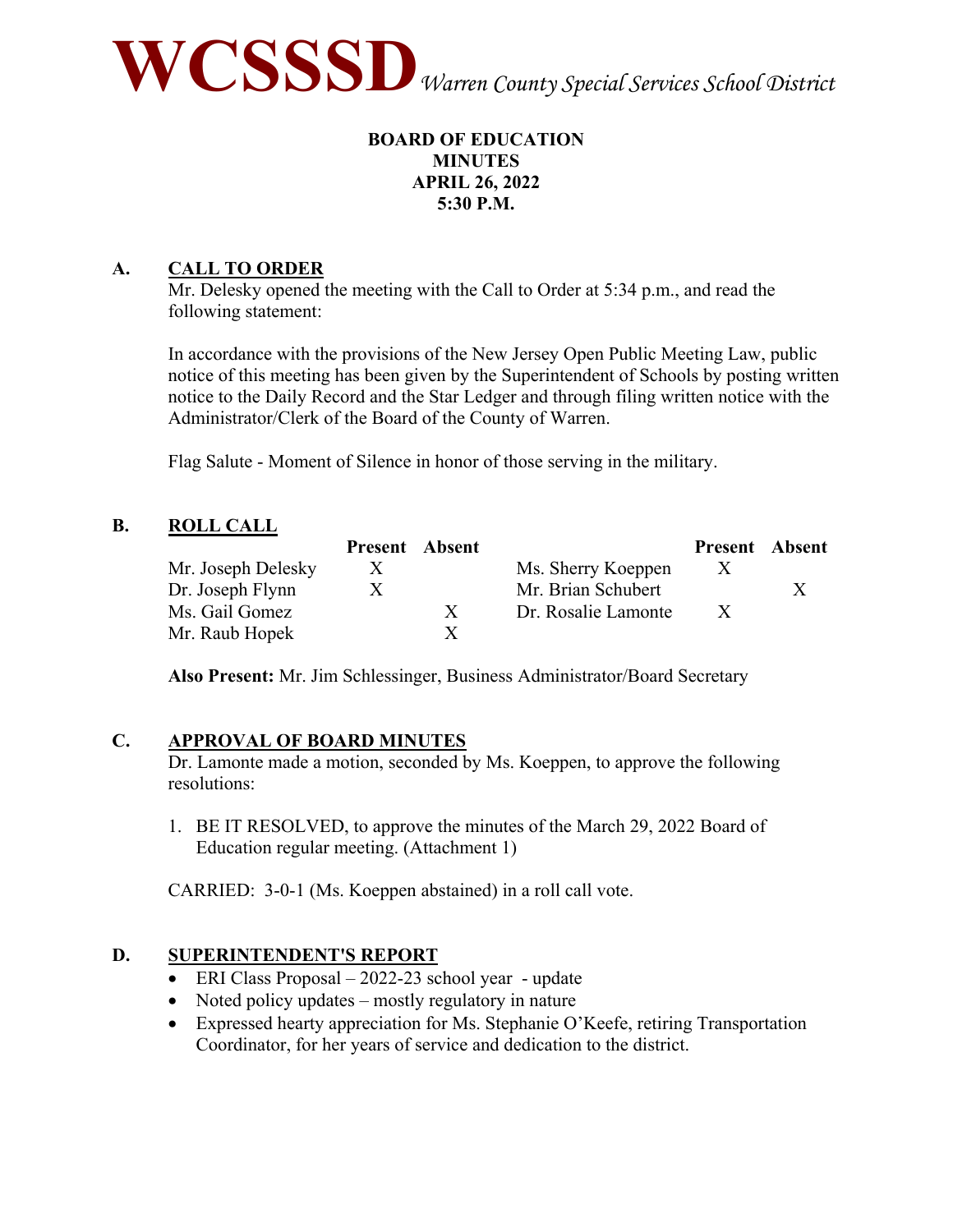# **E. COMMUNICATIONS AND ATTACHMENTS**

- 1. Minutes of the March 29, 2022 Regular Meeting
- 2. n/a (no Executive Session at March 29, 2022 meeting)
- 3. Check Register: March 30, 2022 April 26, 2022
- 4. Treasurer's Report, Secretary's Report and Financials: March 2022
- 5. Budget Adjustments for March 2022
- 6. Accounts Receivable Aging Report as of April 22, 2022
- 7. Related Services Rates for the 2022-23 School Year
- 8. 2020-21 Audit Report
- 9. S. O'Keefe Retirement Letter
- 10. Policy Updates

### **F. OLD BUSINESS**

## **G. COMMITTEE REPORT/RECOMMENDATIONS**

Education Committee (Ms. Gomez, Dr. Flynn, Ms. Koeppen) Curriculum Personnel Policy Operations Committee (Mr. Delesky, Mr. Hopek, Ms. Reitmeyer) Business/Finance Facilities Transportation Ad Hoc Committee (Topics/Issues other than above as appointed by Board President) Negotiations - To Be Determined

Note: Board President to be contacted if committee member is unable to attend.

### **H. FINANCE REPORT**

Ms. Koeppen made a motion, seconded by Dr. Lamonte, to approve the following resolutions on the recommendation of the Superintendent and School Business Administrator:

- 1. Approval of Check Register(s) BE IT RESOLVED, that the Board of Education, upon the recommendation of the School Business Administrator approves the March 30, 2022 – April 26, 2022 bill list in the amount of \$827,988.05. (Attachment 3).
- 2. Approval of Financial Reports

BE IT RESOLVED, that the Board of Education, upon the recommendation of the School Business Administrator approves the Board Secretary and Treasurer Reports for the month ending March 31, 2022 (Attachment 4).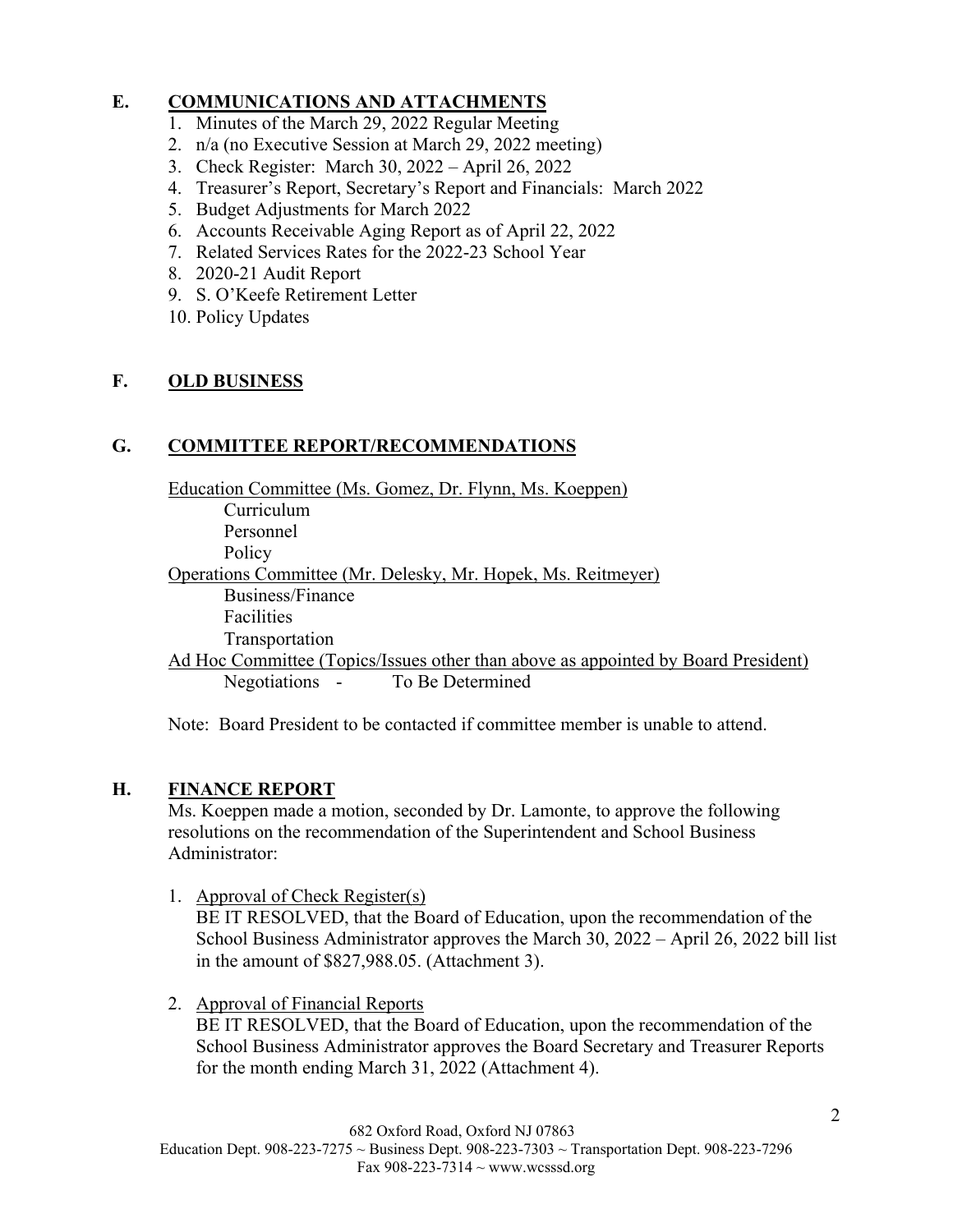### 3. Acceptance of Financial Reports Certification

BE IT RESOLVED; that the Board of Education, upon the recommendation of the School Business Administrator accepts the certification of the Board Secretary, and certifies: in compliance with NJAC 6A:23A-16.10(c), that to the best of our knowledge as of March 31, 2022, no major account or fund has been over-expended and that sufficient funds exist to meet the district's financial obligations for the remainder of the 2021-2022 school year.

### 4. Budget Adjustments

BE IT RESOLVED, that the Board of Education, upon the recommendation by the School Business Administrator, approves the transfer of uncommitted funds within the 2021-2022 school year budget (Attachment 5).

### 5. Related Services Rates

BE IT RESOLVED, that the Board of Education, upon the recommendation by the School Business Administrator, approves the rate sheet for the 2022-23 school year (Attachment 7).

6. Safety Grant

BE IT RESOLVED, to approve the submission of grant application for the 2022-2023 Safety Grant Program through the New Jersey Schools Insurance Group's ERIC West Sub fund for the purpose of purchasing harnesses and car seats for students, as well as contributing towards the purchase and installation of cameras in the bus fleet, in the amount of \$2,000.00 for the period of July 1, 2022 through June 30, 2023.

### 7. Annual Comprehensive Financial Report

BE IT RESOLVED, that the Board of Education accepts the Comprehensive Annual Financial Report, Report of Administrative Findings Financial Compliance and Performance, for the fiscal year ended June 30, 2021 as prepared by Ardito & Co., LLP (Attachment 8a and 8b).

CARRIED: 4-0-0 in a roll call vote

# **I. STATISTICAL REPORT**

No report.

# **J. PERSONNEL RECOMMENDATIONS**

Dr. Lamonte made a motion, seconded by Ms. Koeppen, to approve the following resolutions on the recommendation of the Superintendent and School Business Administrator:

1. RESOLVED, to approve the following new hires, appointments, terminations:

| ID | <b>Name</b>            | <b>Position</b>       | Action     | <b>Eff.</b> Date | <b>Salary</b> |
|----|------------------------|-----------------------|------------|------------------|---------------|
| a. | $\overline{O'}$ Keefe, | <b>Transportation</b> | Retirement | 7/1/2022         | n/a           |
|    | Stephanie              | Coordinator           |            |                  |               |

682 Oxford Road, Oxford NJ 07863

Education Dept. 908-223-7275  $\sim$  Business Dept. 908-223-7303  $\sim$  Transportation Dept. 908-223-7296 Fax 908-223-7314  $\sim$  www.wcsssd.org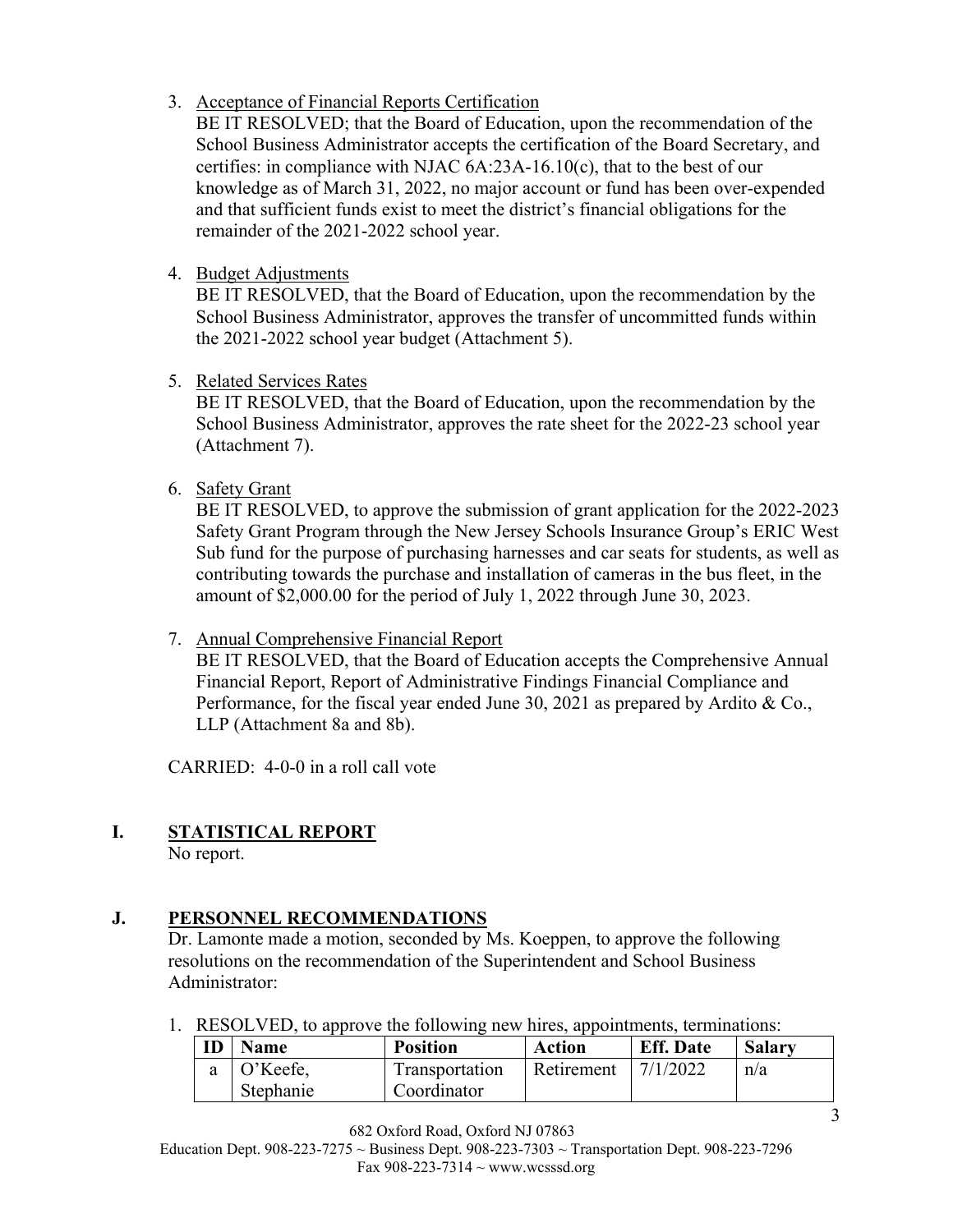BE IT FURTHER RESOLVED, that the Board accepts the retirement of Ms. O'Keefe with tremendous appreciation for her years of service and contributions to the District (Attachment 9).

CARRIED: 4-0-0 in a roll call vote and with thanks by all board members present for Ms. O'Keefe's service.

# **K. PROFESSIONAL DEVELOPMENT**

None.

### **L. CLASSROOM FIELD TRIPS**

There are no classroom programs for the 2021-22 school year.

## **M. MISCELLANEOUS RECOMMENDATIONS**

Ms. Koeppen made a motion, seconded by Dr. Lamonte, to approve the following resolutions on the recommendation of the Superintendent and School Business Administrator:

| Policy #  | <b>Reason</b> | <b>Policy Title</b>                             |
|-----------|---------------|-------------------------------------------------|
| P 1648.15 | <b>New</b>    | Recordkeeping For Healthcare Settings In School |
|           |               | Buildings – Covid-19                            |
| P 2415.05 | Revised       | Student Surveys, Analysis, and/or Evaluations,  |
|           |               | Examinations, Testing, Or Treatment             |
| P 5512    | Revised       | Harassment, Intimidation, And Bullying          |
| P 8420    | Revised       | <b>Emergency and Crisis Situations</b>          |
| P 8465    | Revised       | <b>Bias Crimes and Bias-Related Acts</b>        |
| P 9320    | Revised       | Cooperation With Law Enforcement Agencies       |
| P 9560    | Revised       | Administration Of School Surveys                |
| R 2460.30 | <b>New</b>    | Additional/Compensatory Special Education and   |
|           |               | <b>Related Services</b>                         |
| R 8645    | Revised       | <b>Bias Crimes and Bias-Related Acts</b>        |

1. RESOLVED, to approve the following policies for first reading (Attachment 10):

CARRIED: 4-0-0 in a roll call vote.

# **N. TRANSPORTATION RECOMMENDATIONS**

Ms. Koeppen made a motion, seconded by Dr. Flynn, to approve the following resolutions on the recommendation of the Superintendent and School Business Administrator: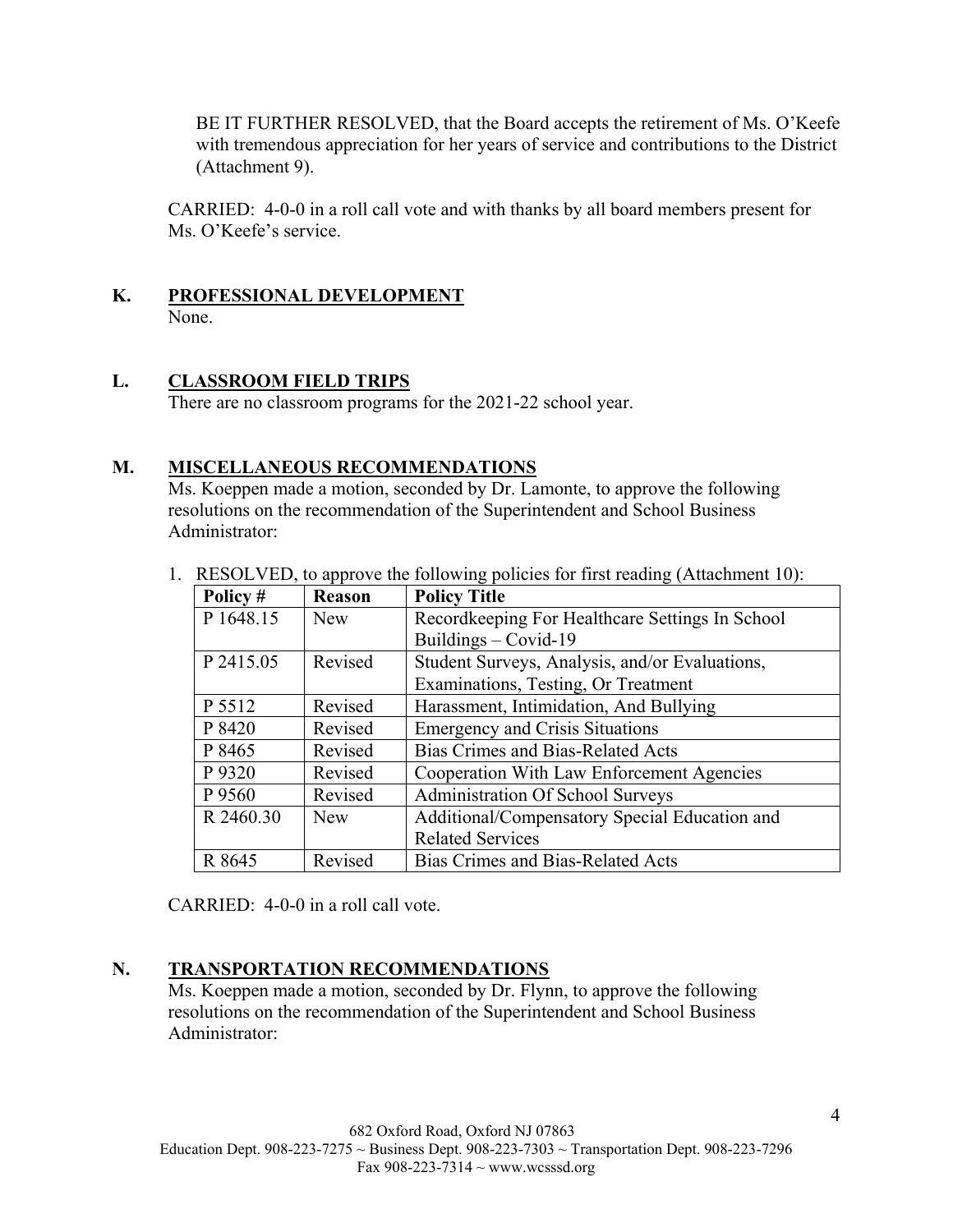1. RESOLVED, to approve a transportation contract with KRAPF SCHOOL BUS-NJN, INC, WASHINGTON Terminal for the 2022-2023 School Year as follows

| <b>Board of</b><br><b>Education of:</b> | <b>WARREN COUNTY SPECIAL SERVICES</b><br><b>SD</b> |                                       |                            | Multi-<br><b>Contract or</b><br>Route #: | <b>KRAPF</b><br>2021221 | <b>Bid</b><br><b>Number:</b> | 2021221                          | Renewal<br>Number:                    |                                 |                       |                       | Contract<br>Period:     | 30.2023                                                   | From SEPTEMBER 1, 2022 to JUNE          |
|-----------------------------------------|----------------------------------------------------|---------------------------------------|----------------------------|------------------------------------------|-------------------------|------------------------------|----------------------------------|---------------------------------------|---------------------------------|-----------------------|-----------------------|-------------------------|-----------------------------------------------------------|-----------------------------------------|
| <b>Contractor</b><br>Name:              | <b>KRAPF SCHOOL BUS-NJN, INC</b>                   |                                       |                            | <b>Terminal</b><br><b>Location:</b>      | <b>WASHINGTON</b>       |                              |                                  | <b>Contractor</b><br>Code:            |                                 | E528                  |                       |                         | <b>Total Renewal</b><br><b>Contract</b><br><b>Amount:</b> | \$459,118.80                            |
|                                         |                                                    | (C)<br><b>School Type</b><br>1 Public |                            |                                          | (F)<br><b>Per Diem</b>  |                              | (H)<br><b>Annual</b>             |                                       | (J)                             |                       |                       | (M)                     | (N)<br><b>Total Per Diem</b>                              | (0)<br><b>Total Renewal</b>             |
|                                         |                                                    | 2 NP<br>3 PSD                         |                            | (E)                                      | Renewal<br>Contract     |                              | <b>Renewal</b>                   | (1)                                   | Cost                            | (K)                   | (L)<br><b>Inc/Dec</b> | <b>NJSA</b><br>18A:39-3 | Renewal                                                   | <b>Contract Amountper</b>               |
| (A)<br><b>Route Number</b>              | (B)<br><b>Destination</b>                          | 4 Charter                             | (D)<br><b>Arrival Time</b> | <b>Departure</b><br>Time                 | <b>Amount</b>           | (G)<br># Davs                | <b>Contract</b><br><b>Amount</b> | <b>Per Diem</b><br><b>Aide Amount</b> | <b>Represents</b><br># of Aides | # Aide<br><b>Days</b> | <b>Provision</b>      | <b>Extension</b>        | <b>Amount per</b><br><b>Route</b>                         | Route (contract, aide<br>and extension) |
| <b>GMR RED</b>                          | <b>GREAT MEADOWS MIDDLE</b><br>SCHOOL              |                                       | 7:55AM                     | 2:30PM                                   | 178.78                  | 180                          |                                  |                                       | $\Omega$                        | n                     | 1.25                  | $3.41$ $S$              | $182.19$ S                                                | 32.794.20                               |
| <b>CENT RED</b>                         | <b>CENTRAL SCHOOL</b>                              |                                       | 8:45AM                     | 3:20PM                                   | 178.78                  | 180                          |                                  |                                       | $\Omega$                        | $\mathbf{0}$          | 1.25                  | $3.41$ $S$              | $182.19$ S                                                | 32.794.20                               |
| <b>GMR BLUE</b>                         | <b>GREAT MEADOWS MIDDLE</b><br><b>SCHOOL</b>       |                                       | 7:55AM                     | 2:30PM                                   | 178.78                  | 180                          |                                  |                                       | $\mathbf{0}$                    | $\mathbf{0}$          | 1.25                  | $3.41:$ S               | $182.19:$ S                                               | 32.794.20                               |
| <b>CENT BLUE</b>                        | <b>CENTRAL SCHOOL</b>                              |                                       | 8:45AM                     | 3:20PM                                   | 178.78                  | 180                          |                                  |                                       | $\Omega$                        | $\mathbf{0}$          | 1.25                  | $3.41$ $S$              | 182.19 S                                                  | 32.794.20                               |
| <b>GMR GREEN</b>                        | <b>GREAT MEADOWS MIDDLE</b><br><b>SCHOOL</b>       |                                       | 7:55AM                     | 2:30PM                                   | 178.78                  | 180                          |                                  |                                       | $\Omega$                        | $\mathbf{0}$          | 1.25                  | $3.41$ $S$              | $182.19$ S                                                | 32,794.20                               |
| <b>CENT GREEN</b>                       | <b>CENTRAL SCHOOL</b>                              |                                       | 8:45AM                     | 3:20PM                                   | 178.78                  | 180                          |                                  |                                       | $\mathbf{0}$                    | $\mathbf{r}$          | 1.25                  | $3.41:$ S               | 182.19 S                                                  | 32.794.20                               |
|                                         | <b>GMR PURPLE GREAT MEADOWS MIDDLE</b><br>SCHOOL   |                                       | 7:55AM                     | 2:30PM                                   | 178.78                  | 180                          |                                  |                                       | $\mathbf{0}$                    | n                     | 1.25                  | $3.41:$ S               | $182.19$ S                                                | 32.794.20                               |
|                                         | CENT PURPLE CENTRAL SCHOOL                         |                                       | 8:45AM                     | 3:20PM                                   | 178.78                  | 180                          |                                  |                                       | $\mathbf{0}$                    | $\mathbf{0}$          | 1.25                  | 3.41:                   | $182.19$ S                                                | 32.794.20                               |
|                                         | <b>GMR ORANGE GREAT MEADOWS MIDDLE</b><br>SCHOOL   |                                       | 7:55AM                     | 2:30PM                                   | 178.78                  | 180                          |                                  |                                       | $\theta$                        | 0                     | 1.25                  | 3.41S                   | $182.19$ S                                                | 32.794.20                               |
|                                         | CENT ORANGE CENTRAL SCHOOL                         |                                       | 8:45AM                     | 3:20PM                                   | 178.78                  | 180                          |                                  |                                       | $\mathbf{0}$                    | $\mathbf{0}$          | 1.25                  | $3.41$ S                | $182.19$ S                                                | 32.794.20                               |
| <b>GMR PINK</b>                         | <b>GREAT MEADOWS MIDDLE</b><br>SCHOOL              |                                       | 7:55AM                     | 2:30PM                                   | 178.78                  | 180                          |                                  |                                       | $\theta$                        | $\mathbf{0}$          | 1.25                  | $3.41:$ S               | 182.19 S                                                  | 32.794.20                               |
| <b>CENT PINK</b>                        | <b>CENTRAL SCHOOL</b>                              |                                       | 8:45AM                     | 3:20PM                                   | 178.78                  | 180                          |                                  |                                       | $\Omega$                        | 0                     | 1.25                  | 3.41S                   | 182.19 S                                                  | 32.794.20                               |
| <b>GMR GOLD</b>                         | <b>GREAT MEADOWS MIDDLE</b><br><b>SCHOOL</b>       |                                       | 7:55AM                     | 2:30PM                                   | 178 78                  | 180                          |                                  |                                       | $\theta$                        | $\mathbf{0}$          | 1.25                  | $3.41:$ S               | $18219$ S                                                 | 32.794.20                               |
| CENT GOLD                               | <b>CENTRAL SCHOOL</b>                              |                                       | 8:45AM                     | 3:20PM                                   | 178.78                  | 180                          |                                  |                                       | $\theta$                        | $\mathbf{0}$          | 1.25                  | $3.41:$ S               | 182.19 S                                                  | 32.794.20                               |

2. RESOLVED, to approve the resolution to participate in a Joint Transportation Agreement for the 2022-2023 school year with the Sussex County Regional Cooperative.

CARRIED: 3-0-1 (Dr. Lamonte abstained)

### **O. SUSPENSIONS**

No action.

### **P. HARASSMENT, INTIMIDATION AND BULLYING**  No action.

**Q. NEW BUSINESS**  No action

# **R. PUBLIC INPUT**

• None

**S. EXECUTIVE SESSION (if needed)**  None.

### **T. FUTURE MEETINGS**

- May 31, 2022 (regular meeting)
- July 12, 2022 (**reorganization**)